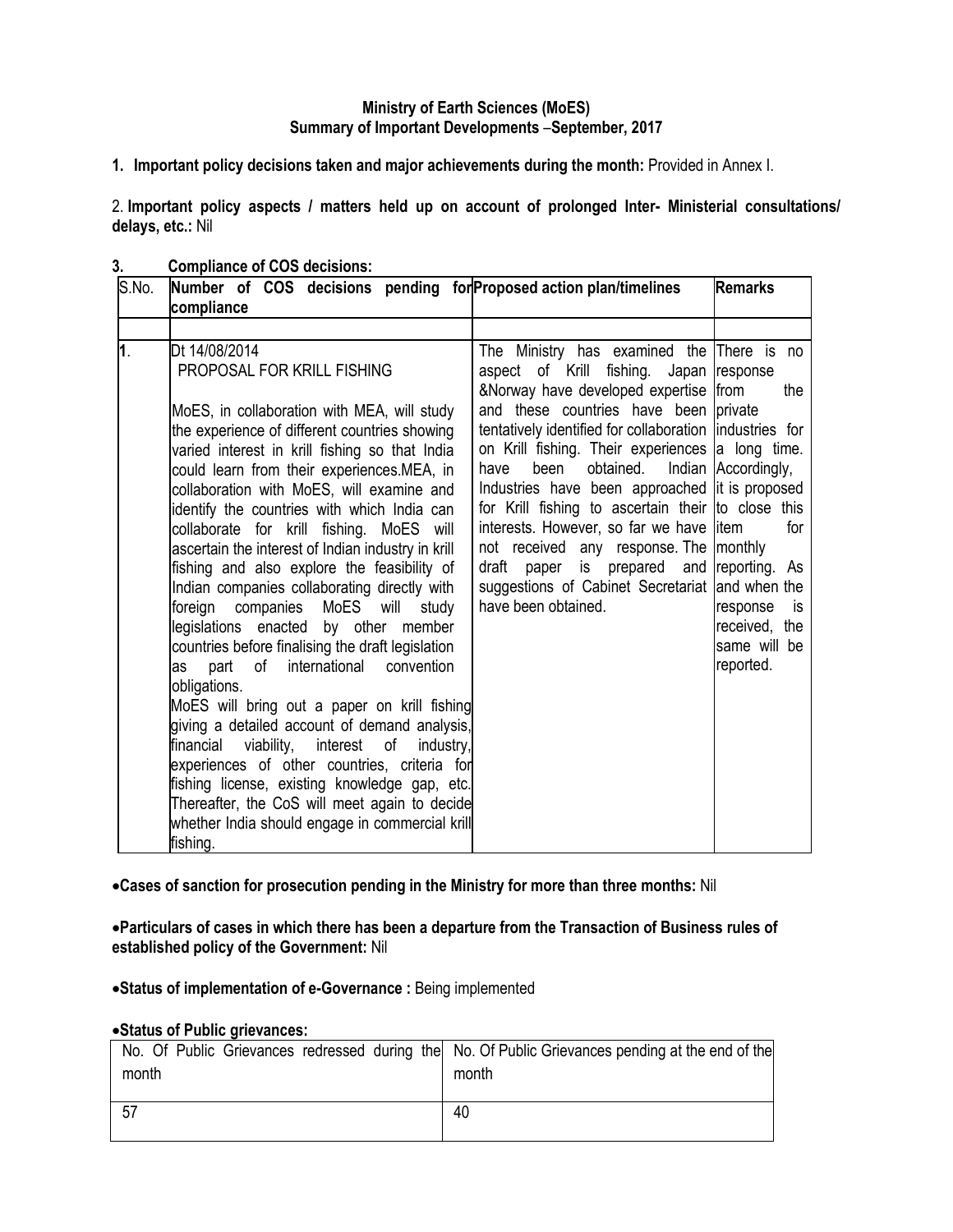**8. Information on the specific steps taken by the Ministry/Department for utilization of the Space Technology based tools and applications in Governance and Development:** Potential Fishing Zone advisories are generated using the satellite derived parameters viz. Sea Surface Temperature, and Chlorophyll. Further, data from Global satellite data are used on continuous basis for generating short range and medium range weather forecasts.

9. (i) **Confirmation that the incumbency details of all posts in the Ministry/Department and its organizations falling under the purview of the ACC have been updated on AVMS**: It is confirmed that the incumbency details of all the posts in the Ministry/Department and its organizations falling under the purview of the ACC have been updated on AVMS and are placed at Annex-II.

(ii)**Status regarding compliance of the directions of ACC**: It is also confirmed that the directions of ACC are complied with.

(iii)**Status of cases where recommendations from PESB have been received but the proposals are yet to be submitted to the ACC Secretariat**: NIL

\*\*\*\*\*\*\*

#### **Annex-I**

# **Important policy decision taken and major achievements:**

Rainfall during Monsoon Season from 1<sup>st</sup> June to 30<sup>th</sup> September 2017: The rainfall for the country as a whole from June 1 to September 30, 2017 was recorded as 841.3 mm which is 95% of its Long Period Average (LPA) of 887.5 mm.

A Memorandum of Understanding (MOU) between National Centre for Medium Range Weather Forecasting (NCMRWF) and Andhra University, Visakhapatnam was signed and formalized for mutual cooperation in academics as well as in R&D fields.

A MoU was signed between India Meteorological Department (IMD) and European Organisation for the Exploitation of Meteorological Satellites (EUMETSAT) for establishing EUMETCAST Terrestrial Broadcasting reception station at NCMRWF.

### Minimum Government, Maximum Governance:

Dissemination of Agromet. Advisories to users community through SMS and IVR technology is being continued in the country through Kisan Portal and under PPP mode. Presently 21.69 Million farmers in the country getting advisories through SMS directly. Farmers database of Twenty (20) Lakh farmers have been collected from the state of Maharashtra for dissemination of Agromet Advisory.

Adverse weather SMS warning are being sent through mobiles to State Govt. officials / Disaster related officials /Central Govt. Organization/Common men.

Daily forecast along with warning and city forecast for many cities are disseminated through email to all users including state authorities, electronic and print media.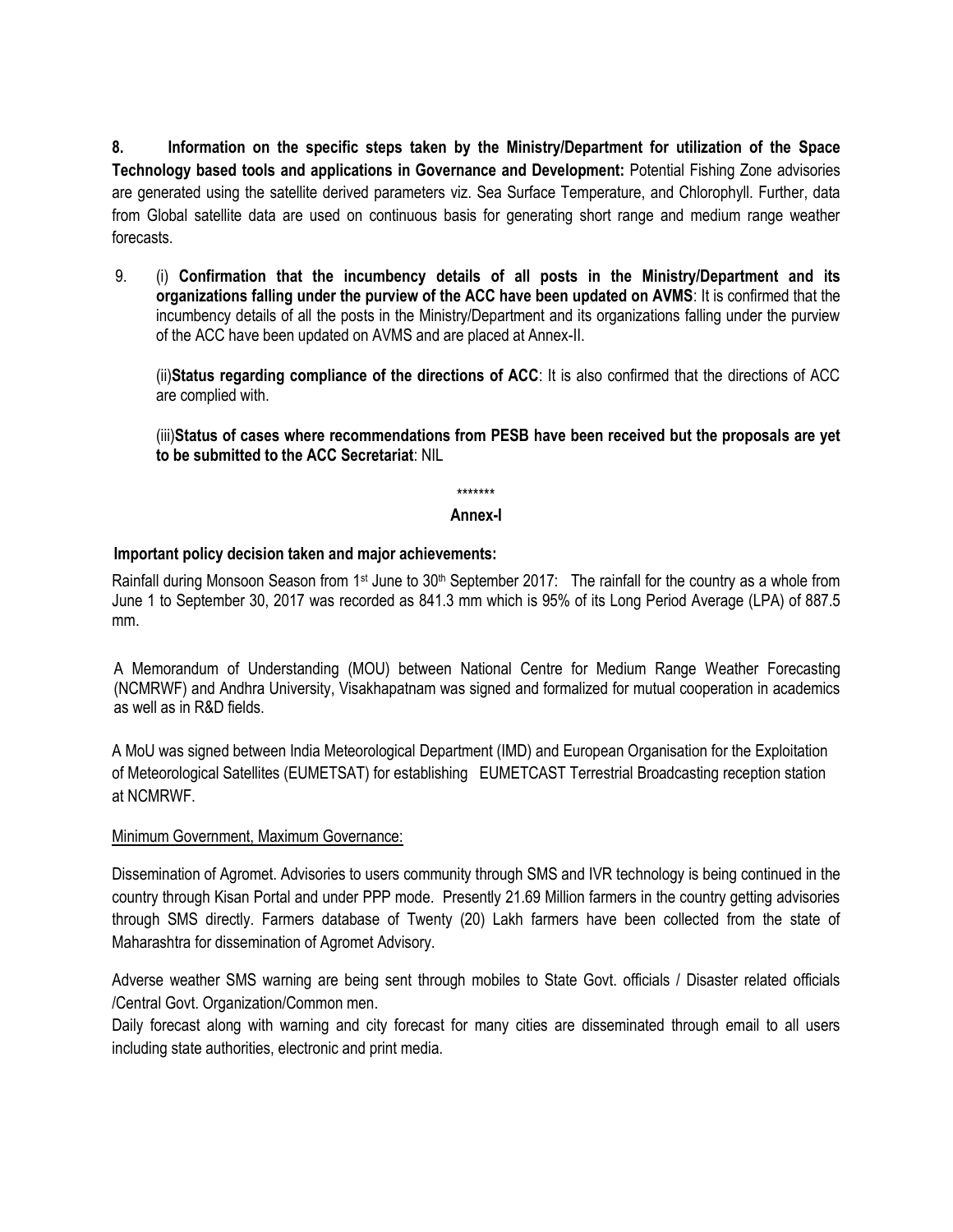# *Atmospheric Observation Systems Network*

| <b>Observation Type</b>                                          | Commissioned<br>so far | Data Reporting |
|------------------------------------------------------------------|------------------------|----------------|
| Automatic Weather Station (AWS)                                  | 682                    | 348            |
| Automatic Rain Gauge (ARG)                                       | 1350                   | 617            |
| <b>GPS Sonde based RS/RW Stations</b>                            | 43                     | 33             |
| Doppler Weather Radar (DWR)                                      | 22                     | 20             |
| Ozone                                                            | 15                     | 05             |
| Surface Ozone over Delhi<br>(Electrochemical Concentration Cell) | 07                     | 07             |
| Nephelometer                                                     | 12                     | 12             |
| <b>Sky Radiometer</b>                                            | 12                     | 08             |
| <b>Black Carbon Monitoring Systems (Aethalometer)</b>            | 16                     | 15             |
| Hydromet.<br>(IMD & Extra-departmental excluding AWS & ARG)      |                        | 2335@          |
| Aviation                                                         | 73                     | 73             |

@ Data received from various agencies viz. Air Force, Railways, Central Water Commission, State Agriculture, State Irrigation and India Meteorological Department (IMD)

Current Weather Instrument System (CWIS) system was made operational on 1st Oct. 2017 at Shirdi Airport during the inauguration of the airport by President of India.

# **Atmospheric Processes, Modeling and Services\**

Rainfall during Monsoon Season from 1<sup>st</sup> June to 30<sup>th</sup> September 2017:

| Region                 | Actual | Normal | % Departure from Long Period Average |
|------------------------|--------|--------|--------------------------------------|
|                        | (mm)   | (mm)   |                                      |
| All India              | 841.3  | 887.5  | $-5%$                                |
| East & Northeast India | 1386.4 | 1438.3 | $-4%$                                |
| Northwest India        | 552.9  | 615.0  | $-10%$                               |
| Central India          | 918.8  | 975.5  | $-6%$                                |
| South Peninsula        | 717.6  | 716.1  | 0%                                   |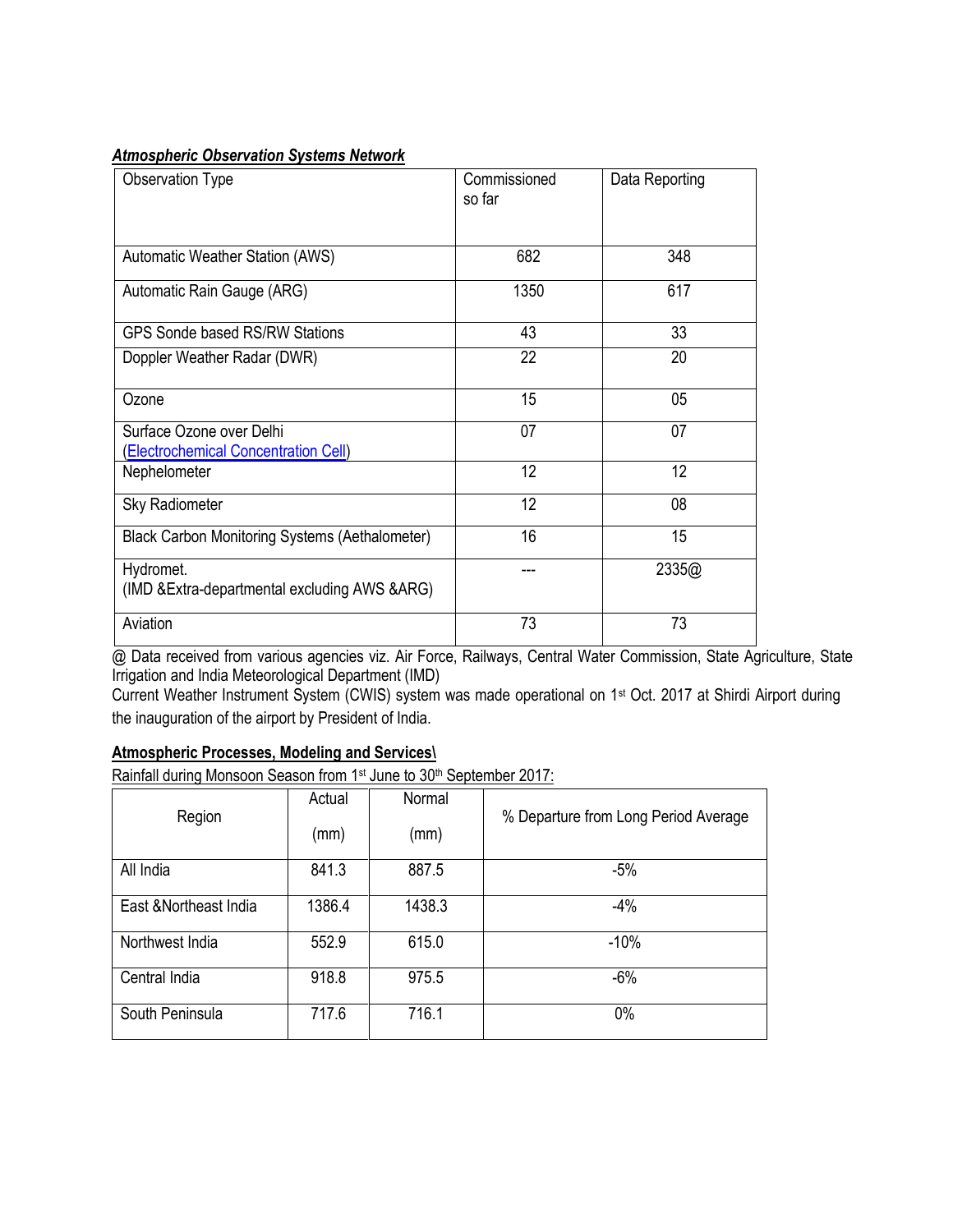| Subdivision-wise and category-wise distribution of rainfall |                         |  |  |
|-------------------------------------------------------------|-------------------------|--|--|
| Category                                                    | Period- 01.06.2017 to   |  |  |
|                                                             | 30.09.2017              |  |  |
|                                                             | Number of Sub-divisions |  |  |
| Large Excess (+60% or more)                                 |                         |  |  |
| Excess $(+20\% \text{ to } +59\%)$                          | 05                      |  |  |
| Normal (+19% to -19%)                                       | 25                      |  |  |
| Deficient (-20% to -59%)                                    | 06                      |  |  |
| Large Deficient (-60% to -99%)                              |                         |  |  |
| No Rain                                                     |                         |  |  |

**Withdrawal of Southwest Monsoon 2017**: Southwest Monsoon has withdrawn from some parts of Punjab, Haryana, most parts of west Rajasthan, some parts of Kutch and north Arabian Sea on 27<sup>th</sup> September. It has further withdrawn from remaining parts of Punjab, Haryana, Chandigarh & Delhi, West Rajasthan, Kutch, entire Jammu & Kashmir and Himachal Pradesh, some parts of Uttarakhand & West Uttar Pradesh, most parts of East Rajasthan, some parts of West Madhya Pradesh, north Gujarat region and Saurashtra and some more parts of north Arabian Sea on 30th September, 2017. The monsoon withdrawal line passed through Uttarkashi, Agra, Shivpur Kalyan, Gandhi Nagar, Dwarka, Lat. 22°N/Long. 65°E and Lat. 22°N/Long. 60°E on 30th September 2017.

Low pressure Areas: A low pressure area formed over northwest Bay of Bengal & neighbourhood on 19<sup>th</sup> and lay over north Chhattisgarh & neighbourhood on 20<sup>th</sup>. It lay as a Well Marked Low pressure area over northern parts of central Madhya Pradesh & neighbourhood during 21-22 September and over West Uttar Pradesh & neighbourhood on 23<sup>rd</sup>. It lay as a Low pressure area over West Uttar Pradesh & adjoining Uttarakhand on 24<sup>th</sup> September and became less marked on 25<sup>th</sup> September 2017.

| Lead time of forecast $\rightarrow$ | 24 hour | 48 hour  | 72 hour |
|-------------------------------------|---------|----------|---------|
| Percentage correct                  | 70      | 72<br>-J |         |

**Western Disturbance:** Eight (8) active western disturbances passed across western Himalayan region and adjoining plains of northwest India during 3-8; 7-11; 11-15; 13-19; 19-22; 19-25; 24-28 and 29-30 September 2017. Interaction of these western disturbances with low level monsoon easterlies caused scattered to widespread rainfall activity over western Himalayan region and adjoining plains of northwest India with isolated heavy falls on one or two days. In addition to that, interaction of mid & lower level westerlies with the well-marked low pressure area over central parts of north Madhya Pradesh during 22-24 September, caused fairly widespread to widespread rainfall activity over Uttarakhand, Haryana, Chandigarh & Delhi, Uttar Pradesh and Madhya Pradesh with heavy to very heavy & isolated extremely heavy falls rainfall on 22, 23 & 24 September 2017. These heavy rainfall episode were well predicted about 3 days in advance.

World Meteorological Organisation(WMO) appreciated efforts of India in updating the Tropical Cyclone Operational Plan (TCP-21) and development of Tropical Cyclone Forecasting Competency report for the WMO/ESCAP Panel region (Bay of Bengal, Arabian Sea, Bangladesh, India, Maldives, Myanmar, Pakistan, Oman, Sri Lanka, Thailand, Yemen).

Report on Cyclonic Disturbances over north Indian Ocean during 2016 was published and uploaded on RSMC, New Delhi website at the link: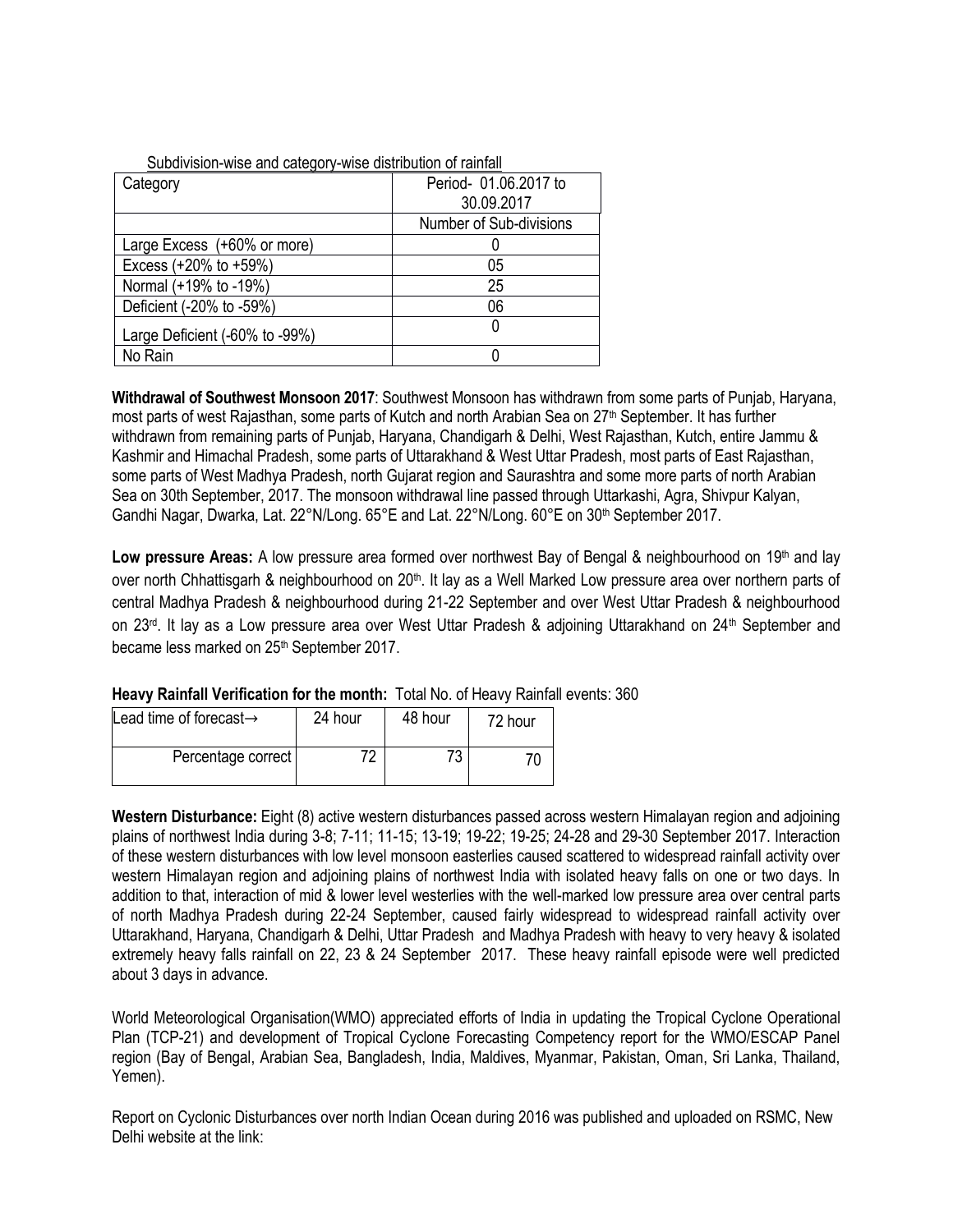*<http://rsmcnewdelhi.imd.gov.in/images/pdf/publications/annual-rsmc-report/rsmc-2016.pdf>*

Annual Cyclone Review Report 2015 based on the final report of 43rd Session of Panel on Tropical cyclones (PTC-43) was prepared and sent to world Meteorological Department for publication. The report has also been uploaded on website at the link:

*<http://rsmcnewdelhi.imd.gov.in/images/pdf/publications/annual-cyclone-review/annual-%20review-%202015.pdf>*

Implementation Report on Forecast Demonstration Project (FDP) for Improving Track, Intensity and Landfall of Bay of Bengal Tropical Cyclones: 2016 was circulated to all the WMO/ESCAP Panel member countries and uploaded on website at the link:

*<http://www.rsmcnewdelhi.imd.gov.in/images/pdf/publications/fdp-report/fdp-implementation-report/FDP-2016.pdf>* The Preliminary reports on the (i) depression over the Bay of Bengal during 18-19 July 2017 and depression over Jharkhand (26-27 July 2017) has been prepared and uploaded in website.

A Report on "Severe Weather Events: Winter and Pre-monsoon season "was published..

Daily All India Weather Summary, Weekly Weather Reports and All India Special Daily Weather Reports for southwest monsoon season are being brought out on routine basis.

Climate Diagnostics Bulletin of India for August 2017 was brought out.

ENSO bulletin and Seasonal Climate Outlook for South Asia for the month of September 2017 was issued. *[\(www.imdpune.gov.in/Clim\\_Pred\\_LRF\\_New/Products.html](http://www.imdpune.gov.in/Clim_Pred_LRF_New/Products.html)*).

# **Geoscience Research**

### **Seismological Observational Network**

| Observation Type    | Target for XII Plan | Commissioned so far | Data reporting during the month |
|---------------------|---------------------|---------------------|---------------------------------|
| Seismic stations    | 130                 | 99                  | 60                              |
| <b>GPS</b> stations | 40                  | 28                  |                                 |

### **Earthquake and Tsunami monitoring**

Earthquake: 28 earthquakes were monitored in the Indian region out of which 4 events were greater than magnitude (M) of 5.0.

Tsunami**:** 2 major seabed earthquakes (M> 6) with a potential to generate tsunami were monitored. This information was provided within 12 minutes of occurrence.

### **Ocean Observation System**

| Type of Platform                               | Target | Commissioned till<br>September, 2017 | Data received during<br>September, 2017 |
|------------------------------------------------|--------|--------------------------------------|-----------------------------------------|
| Argo Floats *                                  | 200    | 296                                  | 140                                     |
| Drifters*                                      | 150    | 103                                  |                                         |
| Moored Buoys                                   | 16     | 19                                   | 18                                      |
| <b>Tide Gauges</b>                             | 36     | 34                                   | 27                                      |
| High Frequency(HF) Radars                      | 10     | 10                                   |                                         |
| <b>Current Meter Array</b>                     | 10     | 11                                   |                                         |
| <b>Acoustic Doppler Current Profiler(ADCP)</b> | 20     | 21                                   | 18                                      |
| Tsunami Buoys                                  |        |                                      |                                         |
| <b>Wave Rider Buoy</b>                         | 16     | 17                                   |                                         |

\*The remaining floats/drifters have completed their life time and as such no data can be received from them.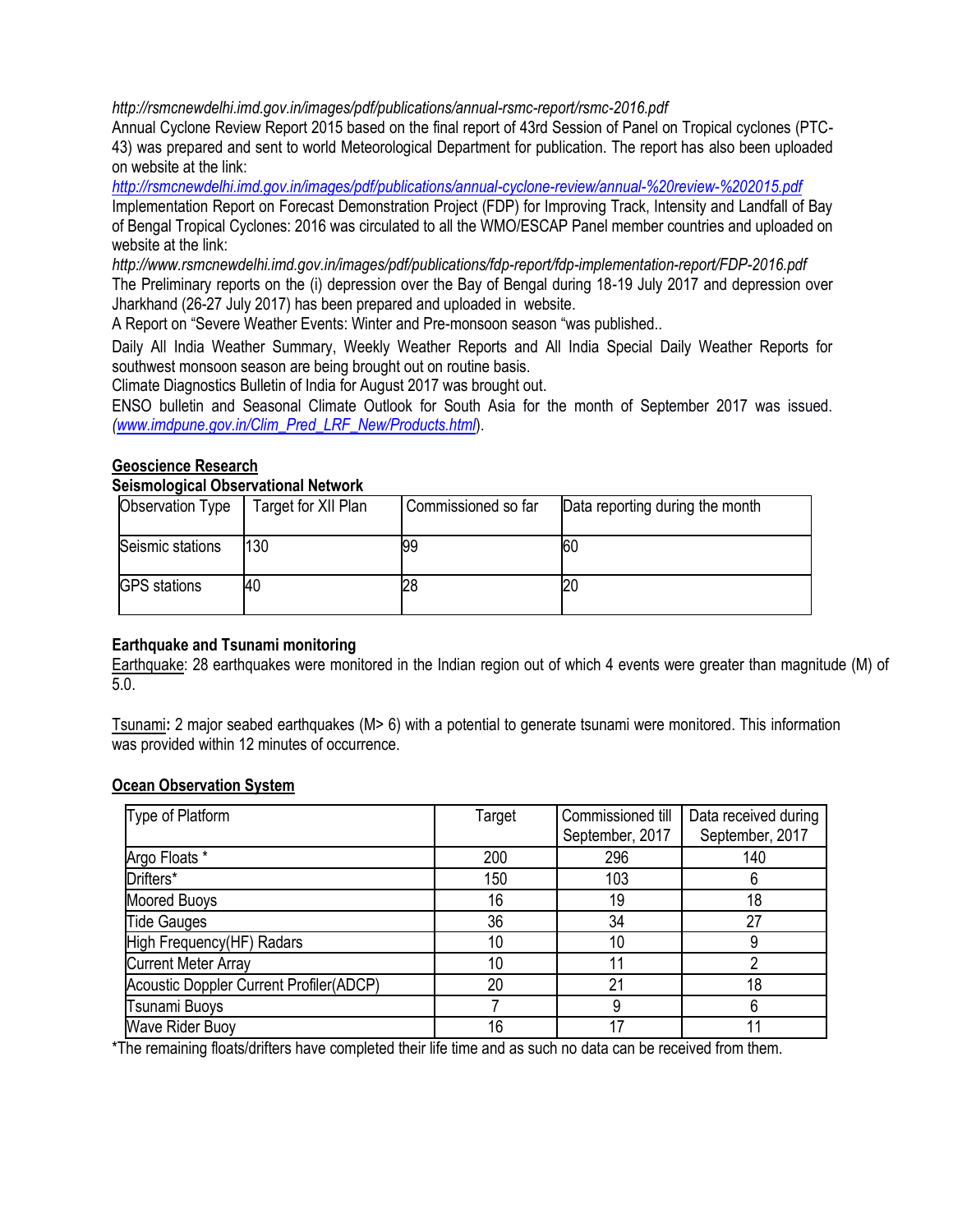## **Ocean Science Services**

| <b>No</b>        | Types of forecasts                                      | No. of advisories issued |
|------------------|---------------------------------------------------------|--------------------------|
|                  |                                                         | during the month         |
|                  | Integrated Potential Fishing Zone (PFZ) advisories (Sea | 30                       |
|                  | Surface Temperature(SST), Chlorophyll., wind)           |                          |
|                  | Tuna Fishing Advisories                                 | 30                       |
| 2                | Ocean State Forecast(OSF)-Wave, Wind, Currents, SST,    | 30                       |
|                  | MLD and D20 forecasts                                   |                          |
| 3.               | Near Real time global ocean analysis (5-day averaged)   |                          |
| 4.               | Real time global ocean analysis (daily)                 | 30                       |
| $\overline{5}$ . | Coral Bleaching Alert System                            | 10                       |

# **Polar studies**:

Multivariate statistics indicated that regions with elevated temperature and low nutrient concentration show high coccolithophore diversity whereas regions with high nutrient concentrations and low temperature show strongly reduced coccolithophore diversity with abundant monospecific *E. huxleyi* (morphotypes B/C and C) assemblages.

The polar study shows that the observed increase in the Total Organic Carbon (TOC) values since the mid-Holocene is a result of better preservation caused by increased sedimentation rate and enhanced reducing conditions. The present study further show that the Indian Summer Monsoon(ISM) has been declining since mid-Holocene (about 6000 years ago).

# **Ocean Technology**

An open sea trial of India's first wave powered navigational buoy developed indigenously by National Institute of Ocean Technology was successfully carried out off Ennore port.

## **Topographic surveys of Exclusive Economic Zone:**

Area covered during the month: 31,900 sq. km (approx.)

# **Capacity Building and Outreach:**

A workshop on 'Stakeholder Engagement in Hydro Climatic Services' was organized during 14-15 September 2017 at Indian Institute of Tropical Meteorology (IITM) under the India- UK water Centre initiative. The workshop facilitated by scientists from IITM and India UK Water Centre was designed to brainstorm on best practices in the design of climate services in India and how current practice may be improved. During this workshop IITM scientists interacted with experts in weather and climate forecasting, tool development and others with an interest in rural and agricultural livelihoods. The workshop also hosted 3 farmers from villages of Solapur and Chandked in Maharashtra to add value to discussions.

Swachhta Pakhwada was observed and Swachhta Hi Sewa (SHS) pledge was administered amongst officers and staff members. The staff and officers took active part in cleaning the premises

Hindi Pakhawada was observed. Various competitions viz. quiz, noting, drafting, debates etc. were organised and employees participated in large numbers. Hindi Divas was celebrated on 14<sup>th</sup> September.

The Department-Related Parliamentary Standing Committee on Science & Technology, Environment & Forests visited Indian National Centre for Ocean Information Services (INCOIS) on 29 August 2017 and interacted with senior scientists and Director. Committee expressed its happiness with the services provided by INCOIS to fishermen and other users as well as the coastal population.

A training course on "GIS Applications for Coastal Zone Management" was held during August 28 - September 01, 2017. The course was co-sponsored by the Ocean Teacher Global Academy of International Oceanographic Data and Information Exchange" (IODE) of the "Intergovernmental Oceanographic Commission" (IOC), UNESCO. Eleven (11) participants from 8 countries (Bangladesh, Indonesia, Kenya, Mozambique, Seychelles, Sri Lanka, Thailand, and Vietnam) and 14 from India attended the course.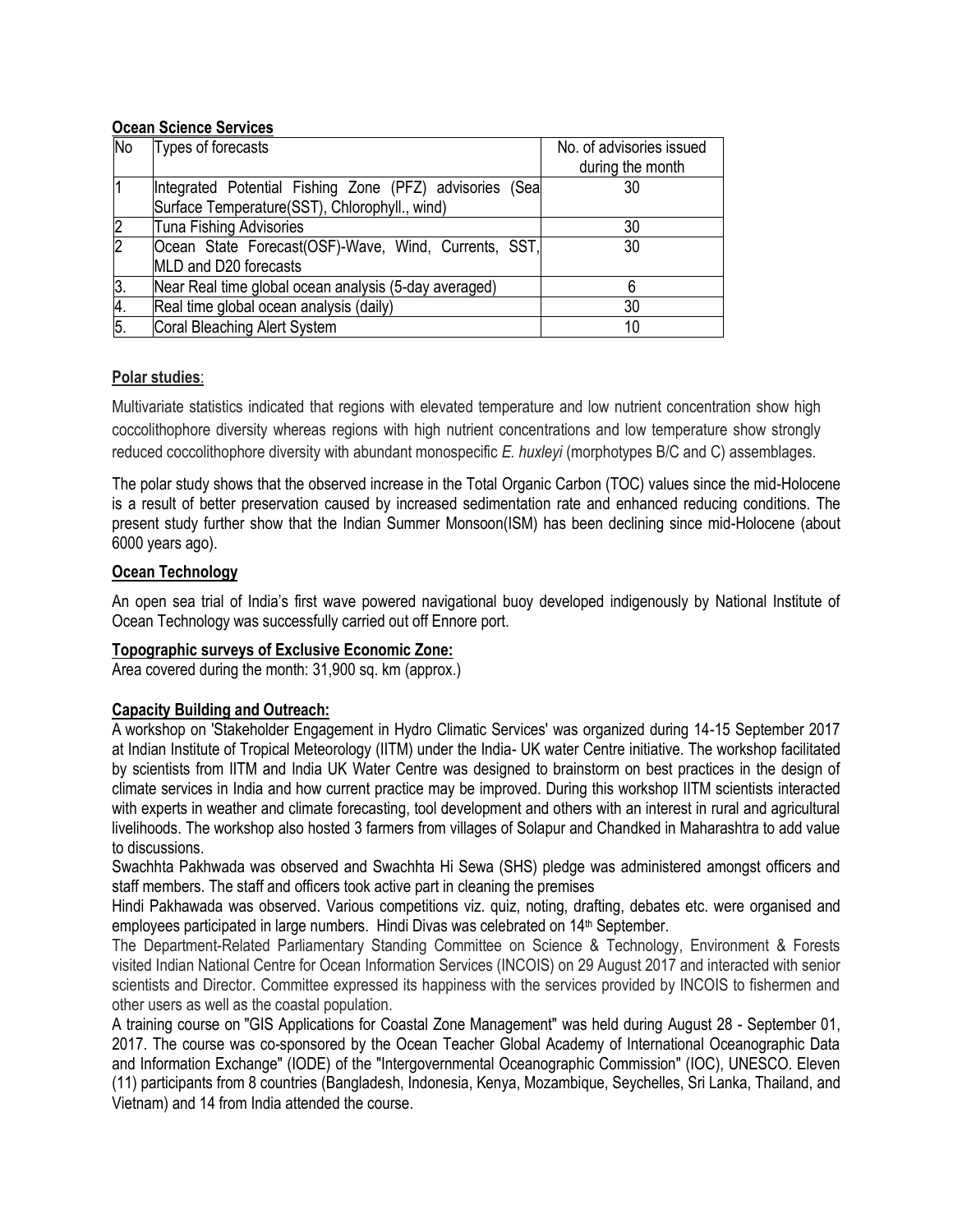An "Open House/Day" was organized at NCMRWF on 18<sup>th</sup>September 2017 to showcase the major and unique achievements and facilities. The event also included technology exhibitions of products and services. Further the event featured popular science lectures and interaction of students with scientists. The event created awareness about upcoming India International Science Festival (IISF-2017) to be held in Chennai during 13-16 October 2017. As a pre-event to the "Open House/Day" at NCMRWF, a press conference was organized on 15th September 2017 to brief the media about the event as well as IISF-2017.

Dr. M. Mohapatra, Scientist G & Head (Services) has been elected as Chairman of the WMO/ESCAP Panel on Tropical Cyclones for the year 2017-18 in the 44<sup>th</sup> Session of the Panel held at Bahrain during 10-14 September.

Dr.R.Venkatesan, Scientist G, NIOT received the - Lockheed Award for Ocean Science and Engineering – 2017 for the technical accomplishment in the field of marine science, engineering or technology on 21st September 2017 at Oceans 17 Conference, Alaska, and USA.

| Vessel         | Days at Sea /<br><b>Utilization</b> | Maintenance/ Inspection /Scientific<br>Logistics / Cruise Preparation | No. of<br>Cruise | No. of Port Calls /<br>Port Stay/ Statutory<br>survey |
|----------------|-------------------------------------|-----------------------------------------------------------------------|------------------|-------------------------------------------------------|
| Sagar Nidhi    | 24                                  |                                                                       |                  |                                                       |
| Sagar Manjusha | 10                                  | 20                                                                    |                  |                                                       |
| Sagar Purvi    |                                     | 25                                                                    |                  |                                                       |
| Sagar Kanya    | 21                                  |                                                                       |                  |                                                       |
| Sagar Sampada  | 29                                  |                                                                       |                  |                                                       |

# **Utilization of Ocean Research Vessels during the month**

# **Publications in Science Citation Index (SCI) journals and PhDs awarded**

| Subject                         | Publications                       |      |       | Ph.Ds                   |                    |
|---------------------------------|------------------------------------|------|-------|-------------------------|--------------------|
|                                 | April - August, September,<br>2017 | 2017 | Total | April – August,<br>2017 | September,<br>2017 |
| Atmospheric Sciences            | 59                                 | 11   | 70    |                         |                    |
| Ocean Science and<br>Technology | 21                                 | 4    | 25    |                         |                    |
| <b>Polar Sciences</b>           |                                    |      | 9     |                         |                    |
| Geosciences and                 |                                    |      |       |                         |                    |
| resources                       |                                    |      |       |                         |                    |
| Total                           | 97                                 | 18   | 115   |                         |                    |